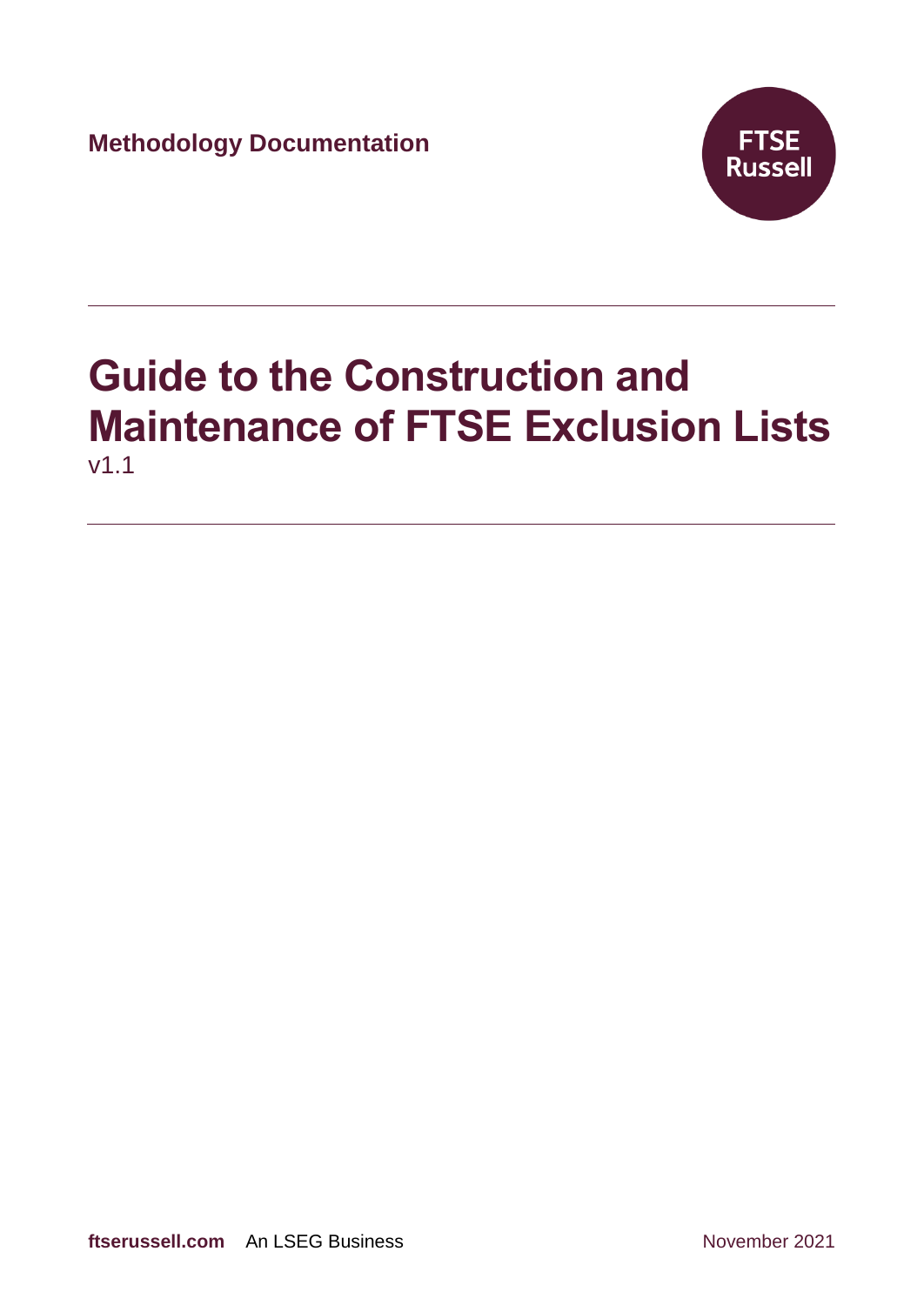

### **Contents**

| 2.0 |                                                  |  |
|-----|--------------------------------------------------|--|
|     |                                                  |  |
| 4.0 |                                                  |  |
|     | 5.0 Intra-Quarter Changes to Exclusions Lists  8 |  |
|     |                                                  |  |
|     |                                                  |  |
|     |                                                  |  |
|     |                                                  |  |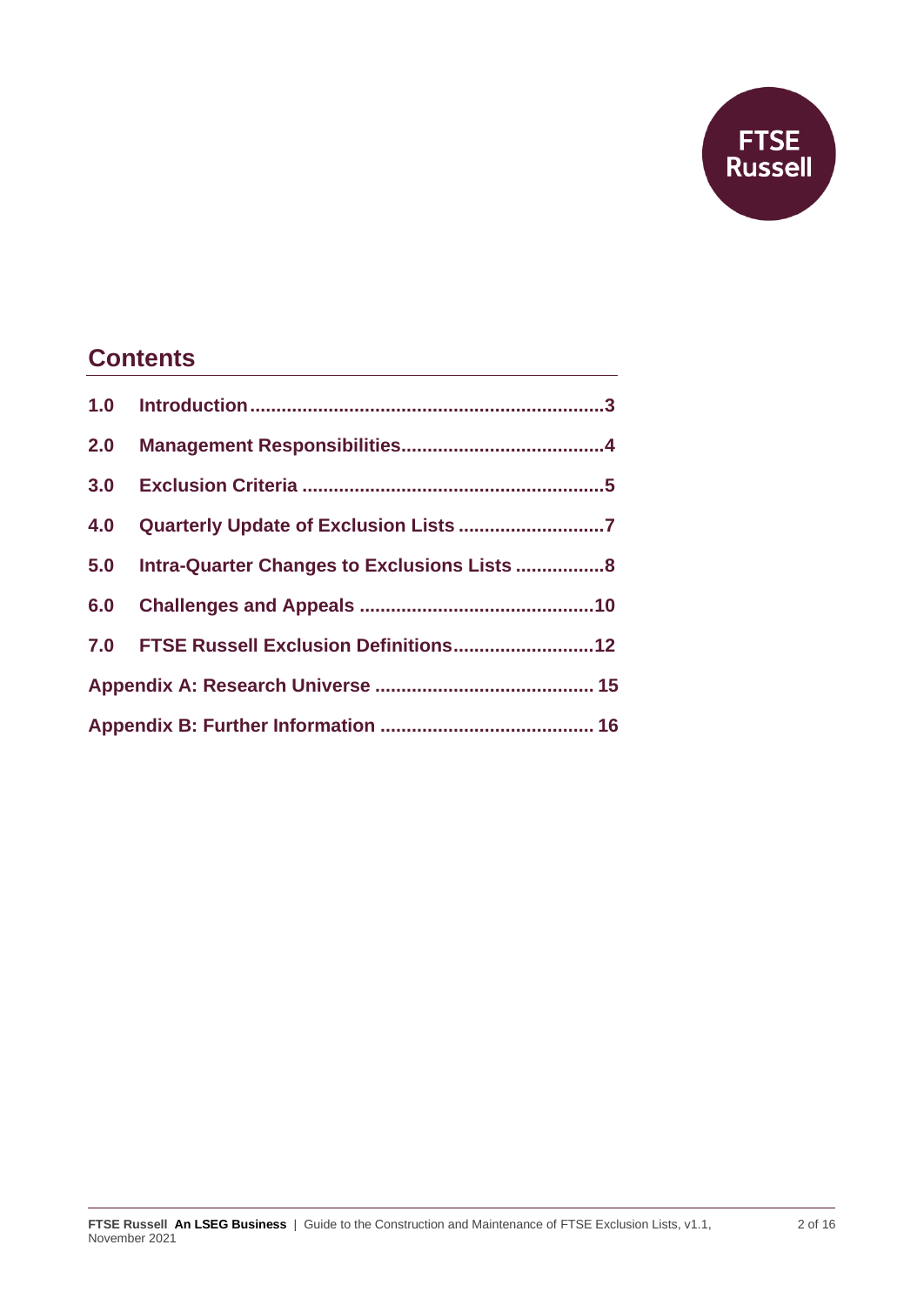

### **Introduction**

#### **1.0 Introduction**

- 1.1 This document sets out the guidelines for the construction and maintenance of the FTSE Exclusion Lists. The Exclusion Lists capture business activities (see below) for use in the construction of FTSE Russell indices.
- 1.2 **FTSE Russell identifies business activities in two distinct areas:**
- 1.2.1 **Product-related activities:** activities of companies with exposure to the products or services that are defined in Section 7.
- 1.2.2 **Conduct-related activities:** activities of companies that are directly or indirectly exposed to controversial conduct as defined in Section 7.
- 1.3 This Guide should be read in conjunction with the index specific Ground Rules which can be accessed on [ftserussell.com.](http://www.ftserussell.com/)

#### 1.4 **FTSE Russell**

FTSE Russell is a trading name of FTSE International Limited, Frank Russell Company, FTSE Global Debt Capital Markets Limited (and its subsidiaries FTSE Global Debt Capital Markets Inc. and FTSE Fixed Income Europe Limited), FTSE Fixed Income LLC, The Yield Book Inc and Beyond Ratings.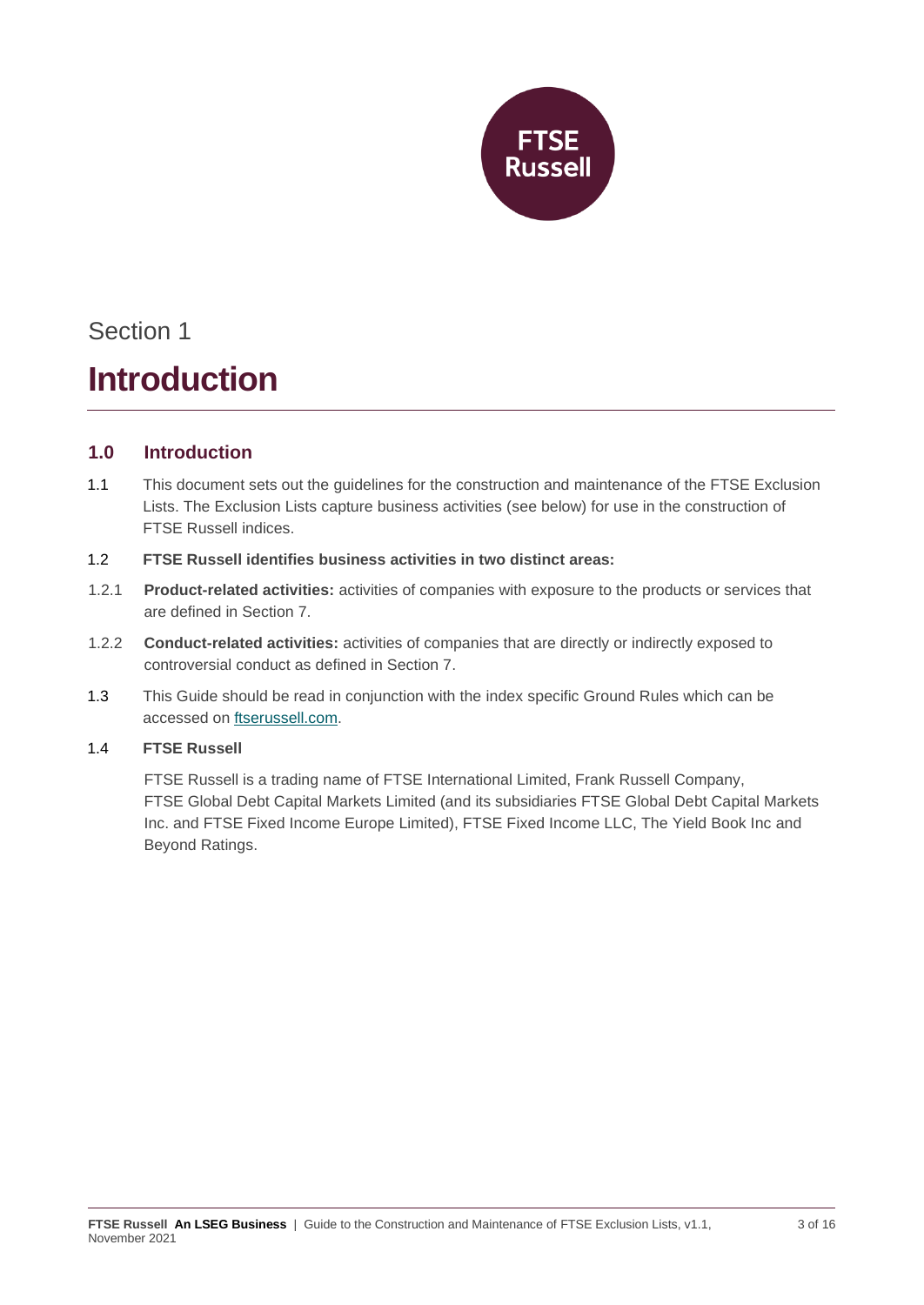

### **Management Responsibilities**

#### **2.0 Management Responsibilities**

- 2.1 **FTSE International Limited (FTSE)**
- 2.1.1 FTSE manages the FTSE Exclusion Lists.
- 2.1.2 FTSE is responsible for the maintenance of the FTSE Exclusion Lists and will:
	- maintain records of the exclusions data for all companies in the research universe (see Rule 3.1);
	- make changes to the companies' exclusion data in accordance with the exclusion definitions found in this guide;
	- carry out periodic updates to the FTSE Exclusion Lists and apply the changes resulting from the reviews as required by the guide;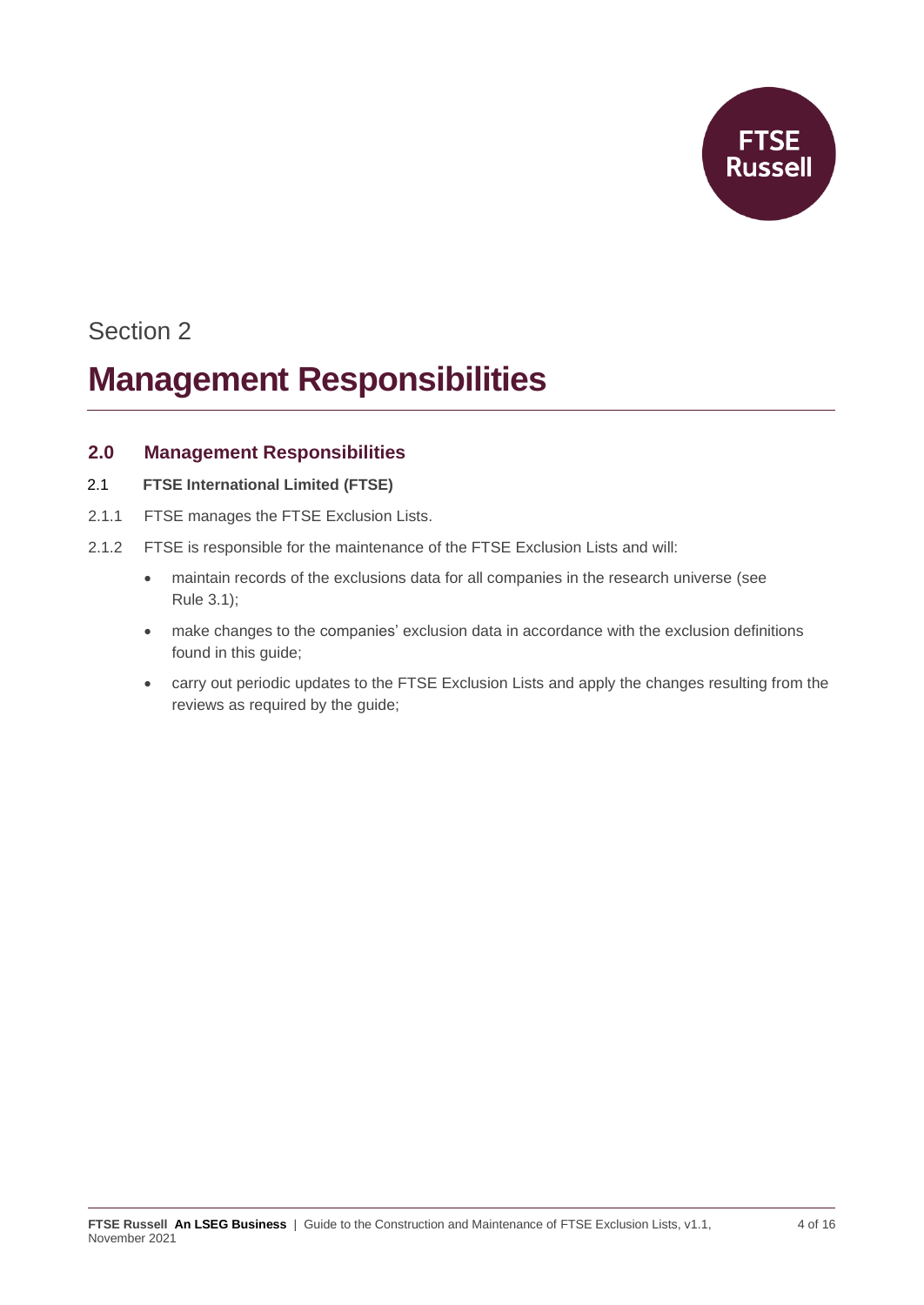

## Section 3 **Exclusion Criteria**

#### **3.0 Exclusion Criteria**

- 3.1 The Research Universe for the FTSE Exclusion Lists is the union of the universes for all the underlying indices for which variants are calculated that make use of the FTSE Exclusion Lists. See Appendix A for the list of underlying indices for which variants using FTSE Exclusions Lists exist. See Section 7 for a full list of exclusions and their definitions.
- 3.2 Information is collected from publicly available sources (see Rule 3.6.3) and third party data (see Rule 3.6.4) by FTSE Russell on an annual basis for each company following the publication of the company's annual report. For new issues the company prospectus is also considered.
- 3.3 A parent company that holds shares contributing more than 50% of ownership, directly or indirectly, of a subsidiary company that is involved in an excluded product or activity will be placed on the FTSE Exclusion List related to that activity. **<sup>1</sup>**
- 3.4 Exclusions do not apply in the following circumstances:
- 3.4.1 A parent company that holds shares contributing 50% or less of the ownership of a subsidiary company that is involved in an excluded product or conducted-related activity, will **NOT** be placed on the FTSE Exclusion List related to that activity (as the parent company is deemed not to have effective 'control' over the subsidiary company).
- 3.4.2 Where a parent company engages in an excluded product or conduct-related activities, a subsidiary company will **NOT** be placed on the FTSE Exclusion list provided that the subsidiary itself does not engage in excluded product or conduct-related activities regardless of the level of ownership by the parent (as the subsidiary company is deemed not to have effective 'control' over the parent company).
- 3.4.3 Financial firms (e.g., banks, asset management, insurance) are **NOT** placed on the FTSE Exclusion list if they invest in, or provide loans to, a company that engages in excluded product or conductrelated activities.
- 3.4.4 Investment Trusts are **NOT** placed on the FTSE Exclusion list if they invest in a company that engages in excluded product or conduct-related activities.
- 3.5 The treatment of companies with respect to their inclusion on one or more FTSE Exclusions Lists following their involvement in a corporate event is set out in Rule 5.3.

<sup>1</sup> If voting rights cannot be adequately determined, the parent's ownership stake of the subsidiary will be used instead.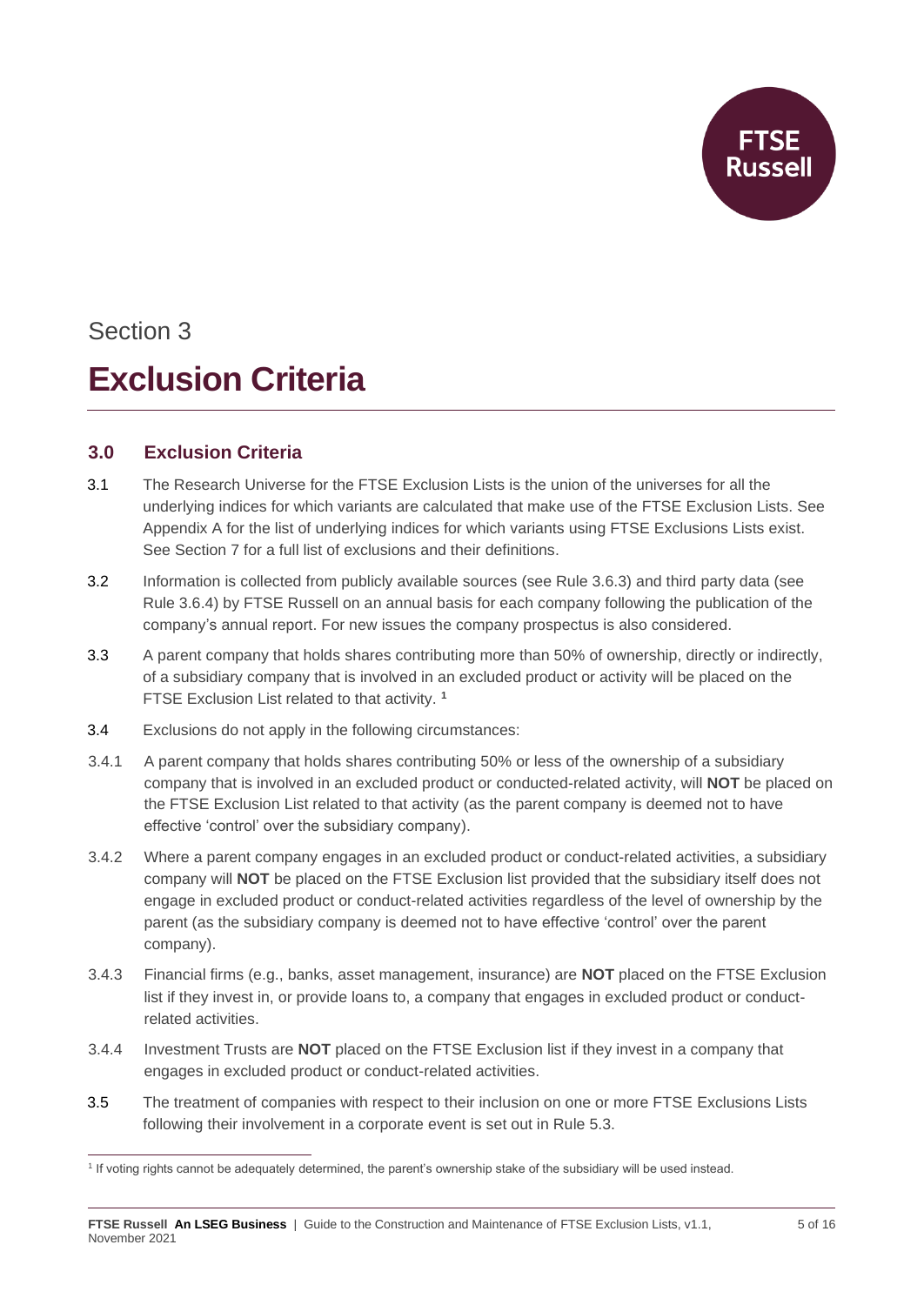In addition to the FTSE Exclusion Lists that are maintained for each excluded product or activity, FTSE Russell maintains an additional "No Data" FTSE Exclusion List for those companies for which their exclusion status has yet to be ascertained. This No Data FTSE Exclusion List contains companies that are new to the Research Universe, including IPOs, and new entrants to the Underlying Indices that have yet to be researched.

#### 3.6 **Data Sources**

- 3.6.1 Business activity screens are used to identify companies that are involved in the relevant business activity. FTSE Russell proprietary data and third party data is used to construct the FTSE Russell Exclusion Lists.
- 3.6.2 FTSE Russell's proprietary data is the primary source for determining business activity exclusions and takes priority over third party data. Third party data is used to supplement FTSE Russell data in those instances where FTSE Russell data is incomplete. Where third-party is used in the construction of the FTSE Exclusion Lists, FTSE Russell undertakes due diligence to confirm that appropriate quality controls are in place in data sourcing and delivery.
- 3.6.3 Further details on the use of FTSE Sustainable Investment data can be found in the following Guide: Guide to FTSE Sustainable Investment Data used in FTSE Russell Indices.pdf
- 3.6.4 Further details of the use of other third party data can be found in the following Guide: Guide to Third Party Sustainable Investment Data used in FTSE Russell Indices.pdf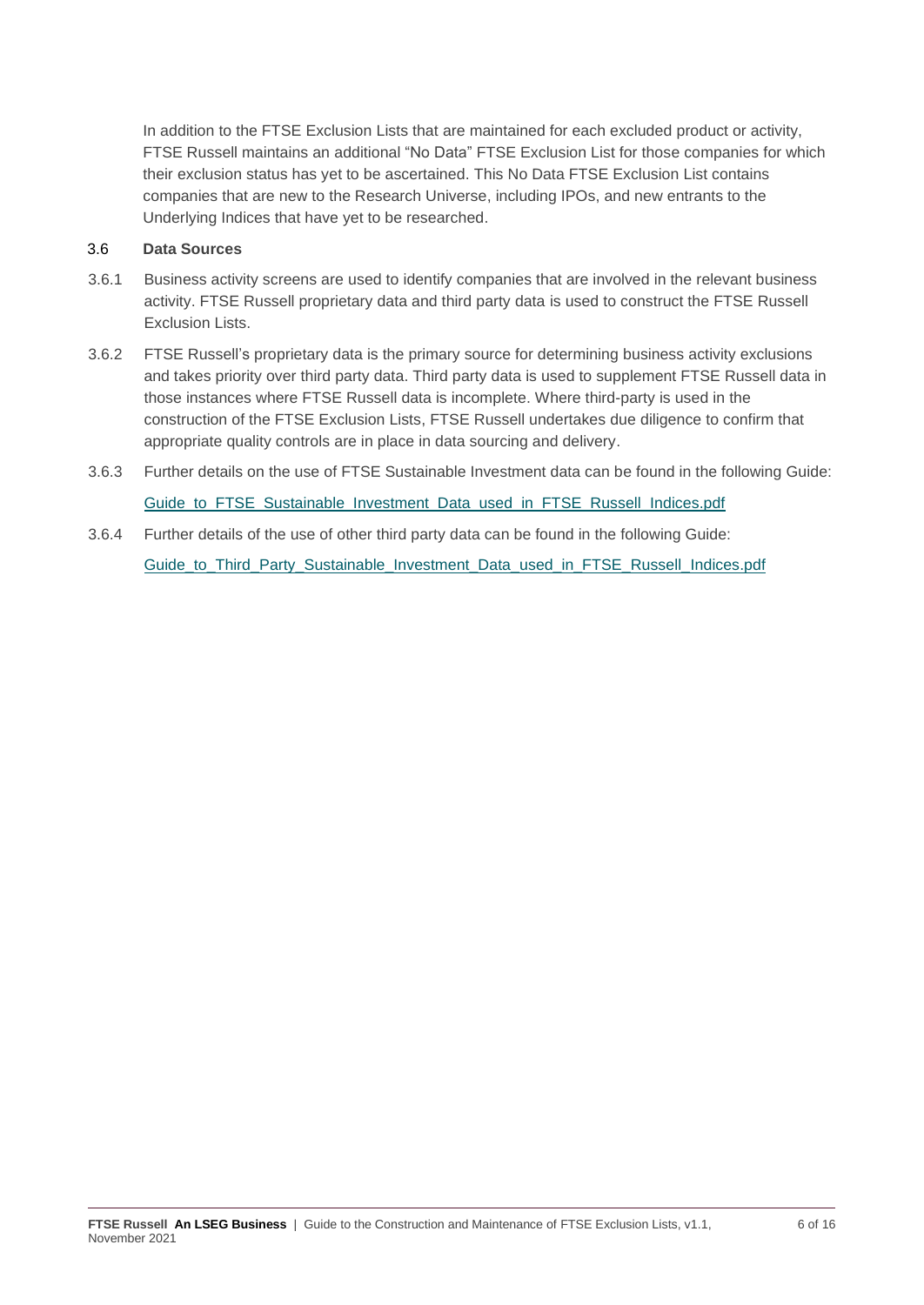

## **Quarterly Update of Exclusion Lists**

#### **4.0 Quarterly Update of Exclusion Lists**

- 4.1 The FTSE Exclusion Lists are updated quarterly in March, June, September and December to allow for their incorporation in the quarterly/semi-annual/annual index reviews that are conducted in those months for the FTSE Russell indices that make use of exclusion lists.
- 4.2 The FTSE Exclusions Lists are updated based on data as at the end of the month prior to the effective date of the index reviews.
- 4.3 The preliminary FTSE Exclusions Lists may be updated on receipt of additional exclusions data or corrections to data previously supplied by a third party up until the Friday one week before the effective date of the index reviews.
- 4.4 In exceptional circumstances, the FTSE Exclusion Lists may be updated up until the Wednesday before the effective date of the index reviews.
- 4.5 The Ground Rules for each index making use of the FTSE Exclusion Lists will specify the cut-off date for the exclusions data to be included at the index review. Certain index methodologies, including methodologies for non-capitalisation weighted indices and capped indices, may not be able to take account of companies that are deleted from a FTSE Exclusion List after the Friday two weeks before the index review effective date.
- 4.6 Where exclusions data is updated after the cut-off date for an index review has passed, the Ground Rules for that index will specify the point when the updated data will be reflected in the index. This might be immediately after the index review is effective, or potentially implementation might be deferred until the next index review.
- 4.7 Constituents added to an underlying index at a review that were not previously in the Research Universe will have research undertaken within six months of their addition. In the intervening period these constituents will be added to the No Data list.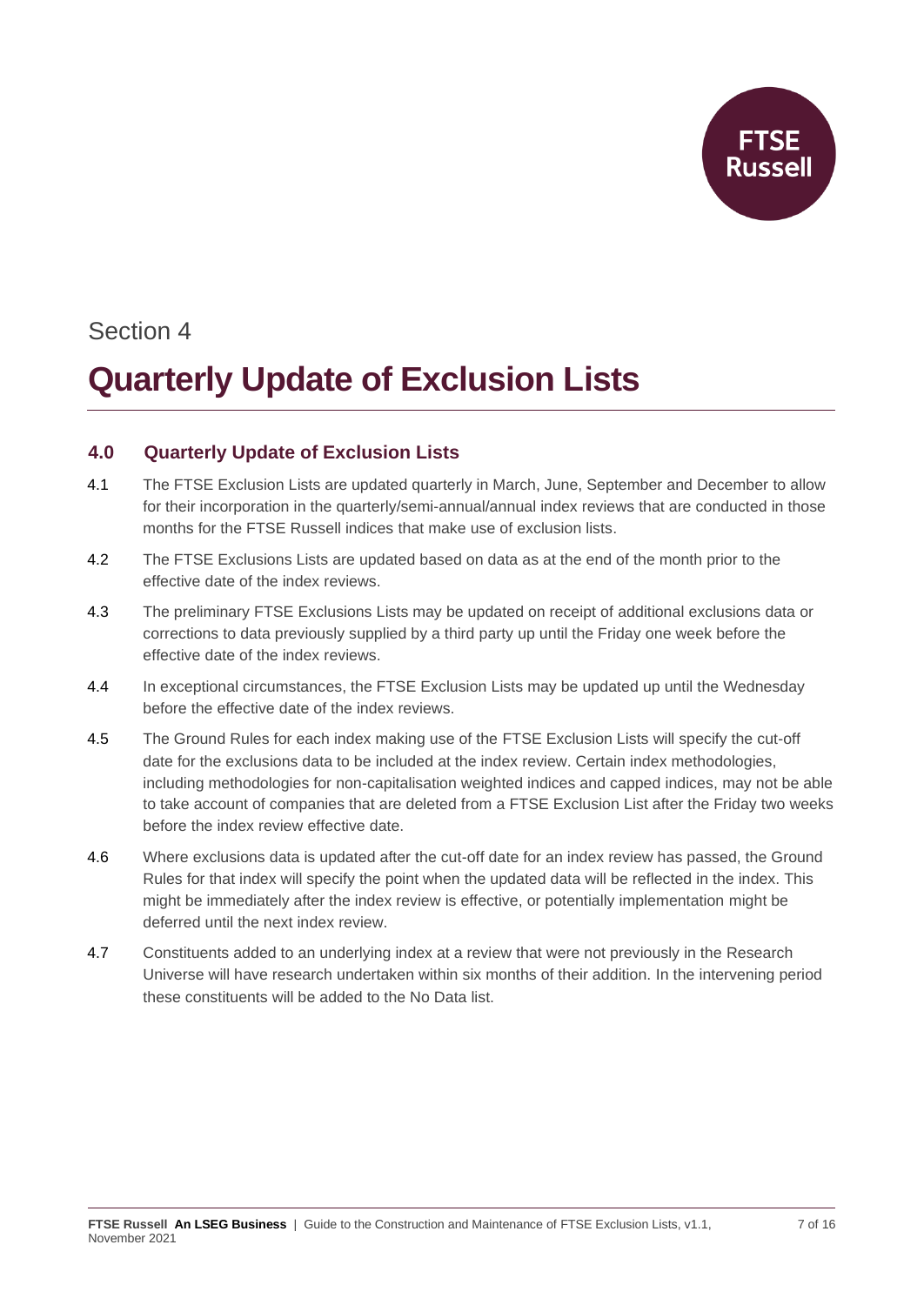

## **Intra-Quarter Changes to Exclusion Lists**

#### **5.0 Intra-Quarter Changes to Exclusions Lists**

#### 5.1 **Exclusion List Changes Arising from Corporate Events**

- A. **Fast Entrants**: Fast entrants to the underlying indices will be assessed against the FTSE Exclusion Definitions (see Section 7) within six months following the IPO date and in the first instance will be based on information in the company prospectus. Until the research has been completed, fast entrants will be added to the No Data exclusions list.
- B. **Spin-offs (including demergers) resulting in a new company**: If a new company is added to the underlying Research Universe as a result of a demerger from a parent company in the Research Universe, the new company will inherit the parent company's exclusion whilst the exclusion status of the new company is researched. Research will be completed within a maximum of six months of the spin-off or demerger becoming effective.
- C. **Mergers and Acquisitions**: If a company in the Research Universe for the FTSE Exclusion Lists is acquired by another company in the Research Universe, the merged company will be included in a FTSE Exclusion List if the acquirer is a member of that FTSE Exclusion List or the merged entity is determined to be engaging in an excluded activity. Research on the merged entity will be completed within six months of the merger or acquisition becoming effective.
- 5.1.1 Full details of changes to constituent companies due to corporate actions and events can be accessed in the relevant Corporate Actions and Events Guide using the following links:

[Corporate\\_Actions\\_and\\_Events\\_Guide.pdf](https://research.ftserussell.com/products/downloads/Corporate_Actions_and_Events_Guide.pdf)

Corporate Actions and Events Guide for Non Market Cap Weighted Indices.pdf

#### 5.2 **Intra-Quarter Exclusion List Additions**

- 5.2.1 A company may be added to a FTSE Exclusion List at any time when there is evidence of involvement in the excluded business activity found upon research of the constituent as set out in the FTSE Exclusions Definitions (see Section 7).
- 5.2.2 Additions to Exclusion Lists will follow a pre-cautionary principle where evidence is inconclusive or unreliable; a company may be added to a FTSE Exclusion List at any time until research confirms that there is no involvement in the excluded business activity as set out in the FTSE Exclusions Definitions (see Section 7).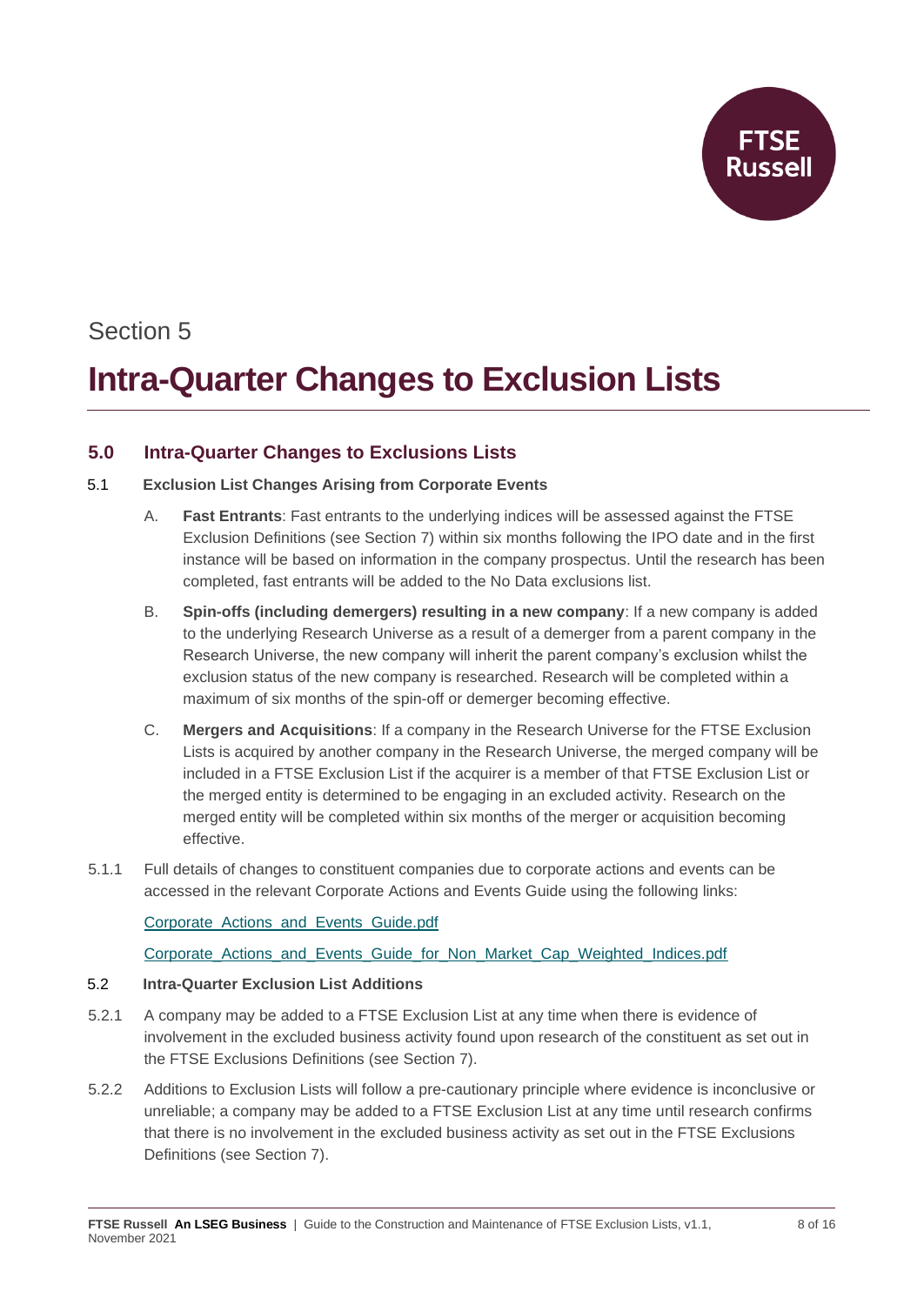#### 5.3 **Intra-Quarter Exclusion List Removal**

- 5.3.1 When a company no longer undertakes an excluded business activity as set out in the FTSE Exclusions Definitions (see Section 7) due to a corporate action or event, the company may be removed from a FTSE Exclusion List, where the research:
	- A. Confirms that the company no longer undertakes the excluded business activity as set out in the FTSE Exclusions Definitions (see Section 7)
	- B. Determines that an event or action is final.
- 5.3.2 A company may be removed from a FTSE Exclusion List at any time as a result of a Challenge or Appeal (see Section 6).

#### 5.4 **Index Implementation**

5.4.1 The Ground Rules for each FTSE Russell index that employs the FTSE Russell Exclusion Lists will specify when a constituent's status on the Lists is reflected in that index.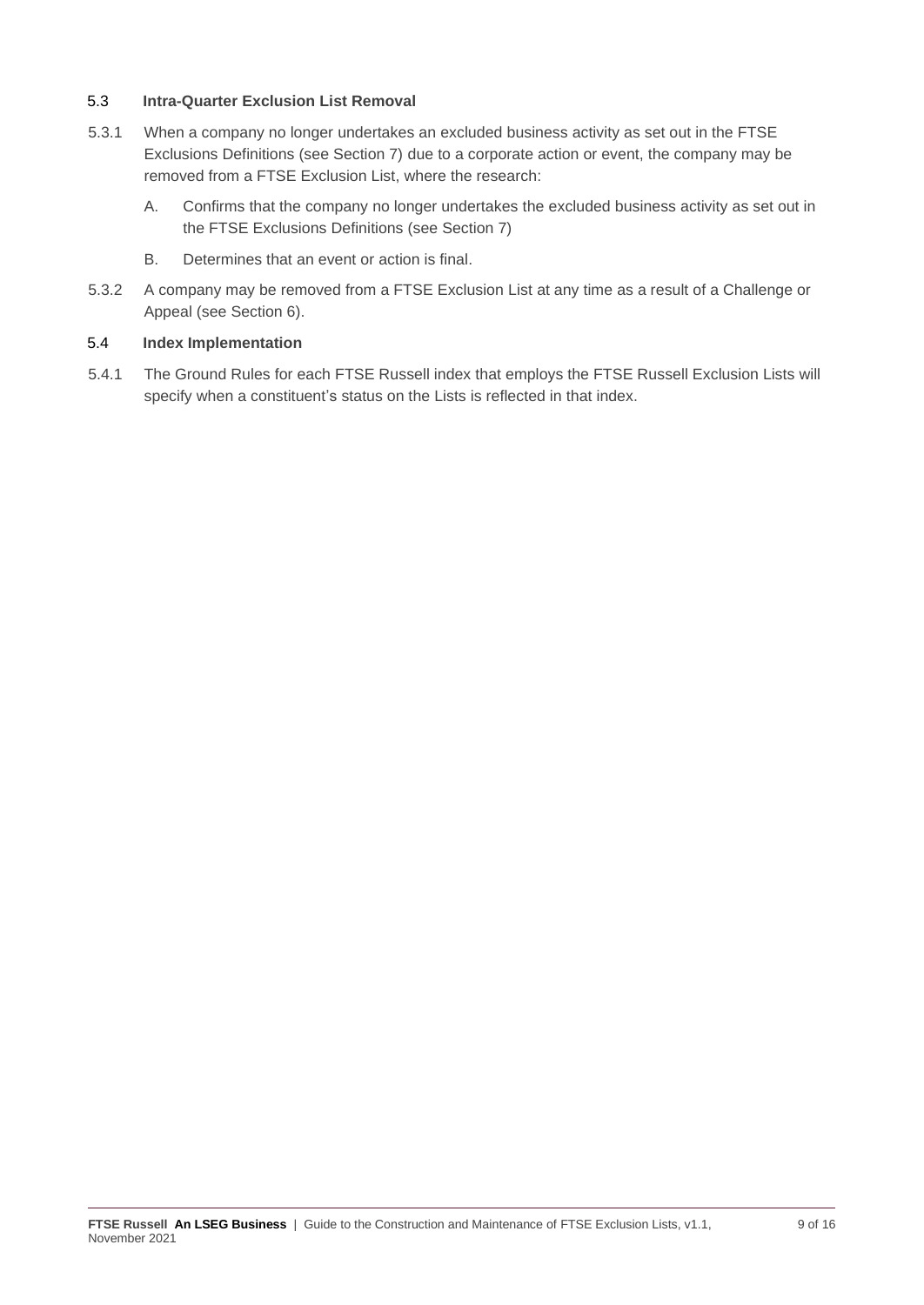**Russell** 

### Section 6

### **Challenges and Appeals**

#### **6.0 Challenges and Appeals**

#### 6.1 **Challenges**

If a company (or professional advisor acting on behalf of the company), an index user or other stakeholder wishes to challenge the exclusion status of a company, they should complete the Exclusion Data Form which can be found at: [Exclusion\\_Data\\_Form.pdf](https://research.ftserussell.com/products/downloads/Exclusion_Data_Form.pdf)

- 6.1.1 . The reasons for proposing a change to the exclusion should be stated having regard to this Guide to the Construction and Maintenance of the FTSE Exclusion Lists and attaching any publicly available documentary evidence in support of the claim. In considering the claim, FTSE Russell may only take account of publicly available information and will place the greatest weight on information in audited reports or official market notices. The form and any supporting evidence should be sent to FTSE Russell Client Services at [info@ftserussell.com](mailto:info@ftserussell.com)
- 6.1.2 The FTSE Russell ESG Technical Forum will review the company's exclusion based on its own analysis and evidence provided by the challenging party. For the purposes of considering the challenge, the FTSE Russell ESG Technical Forum may make use of publicly available data beyond that used in conducting the standard annual review of the company. Such data might include the results of internet searches and news articles related to the company.
- 6.1.3 If a change to the exclusion is supported, the change will be announced via a FTSE Russell client notice. If a change to an exclusion is not supported by FTSE Russell, the complainant will be informed of this outcome via the FTSE Russell Client Services team with the rationale for the decision.

#### 6.2 **Appeals**

- 6.2.1 Should a complainant disagree with the decision reached by the FTSE Russell ESG Technical Forum and wish to submit an appeal, it may do so by contacting FTSE Russell Client Services at [info@ftserussell.com.](file:///C:/Users/jsaleeba/AppData/Local/Microsoft/Windows/INetCache/Content.Outlook/BTGCJT2T/info@ftserussell.com) In such an event, the FTSE Russell ESG Advisory Committee will be requested to provide a recommendation based on the information provided by the complainant and FTSE Russell's analysis.
- 6.2.2 The recommendation of the advisory committee will be presented to the FTSE Russell Index Governance Board for a final decision. The FTSE Russell Index Governance Board's decision will be communicated to the complainant by the Secretary to the FTSE Russell Index Governance Board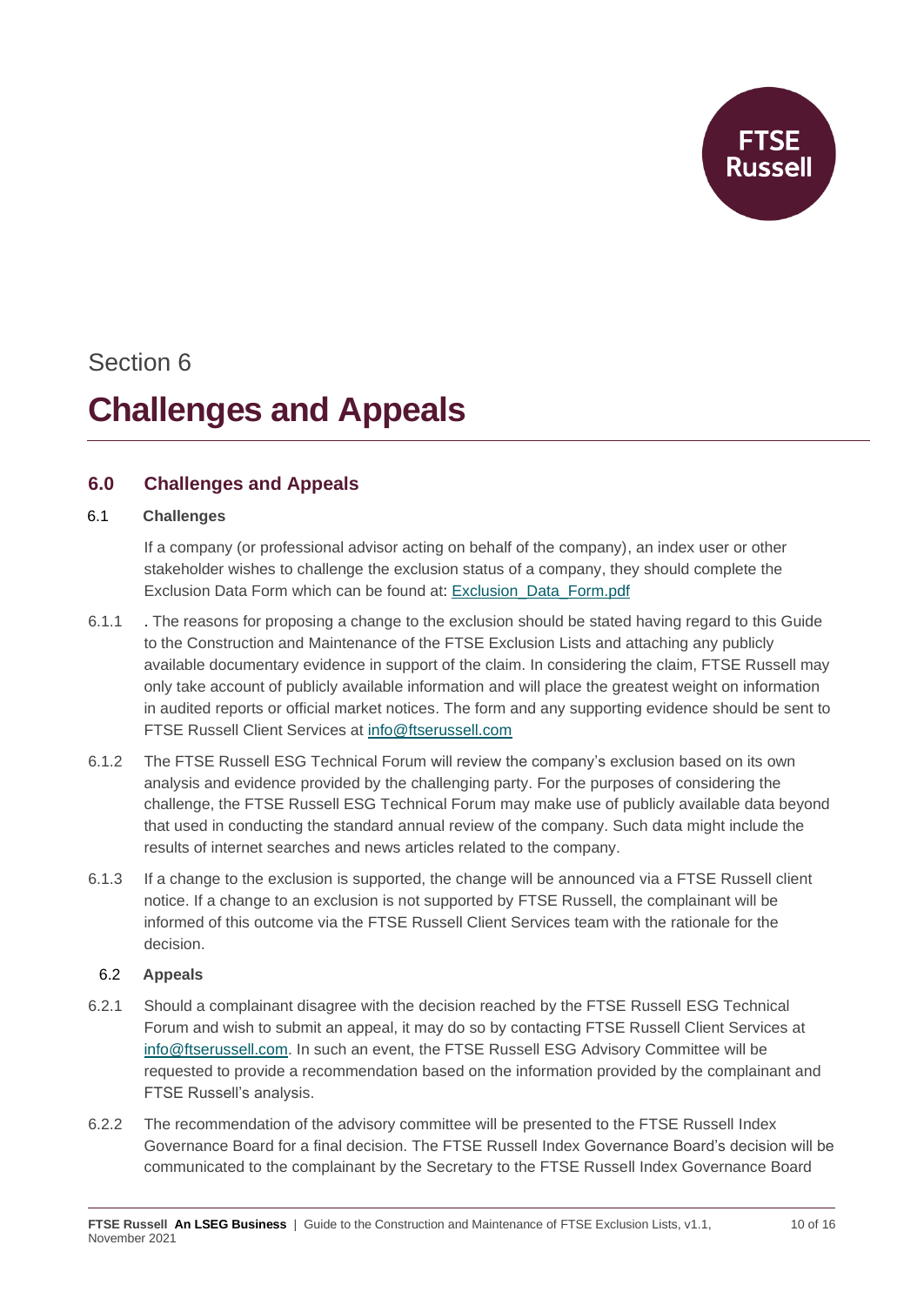via the FTSE Russell Client Services team, with an explanation, including relevant data. If a change in classification is supported, the change will be announced through a FTSE Russell technical notice.

#### 6.3 **Implementation**

- 6.3.1 The index Ground Rules for each index affected by a change to a company's exclusion status sets out the timetable as to when changes to the exclusion status of a company will be implemented in the index.
- 6.3.2 The FTSE Russell complaints procedure can be accessed using the following link:

**[FTSE\\_Russell\\_Benchmark\\_Determination\\_Complaints-Handling\\_Policy.pdf](https://research.ftserussell.com/products/downloads/FTSE_Russell_Benchmark_Determination_Complaints-Handling_Policy.pdf)**

6.3.3 The FTSE Russell Appeal Process can be accessed using the following link:

**[Appeals\\_Against\\_Decisions.pdf](https://research.ftserussell.com/products/downloads/Appeals_Against_Decisions.pdf)**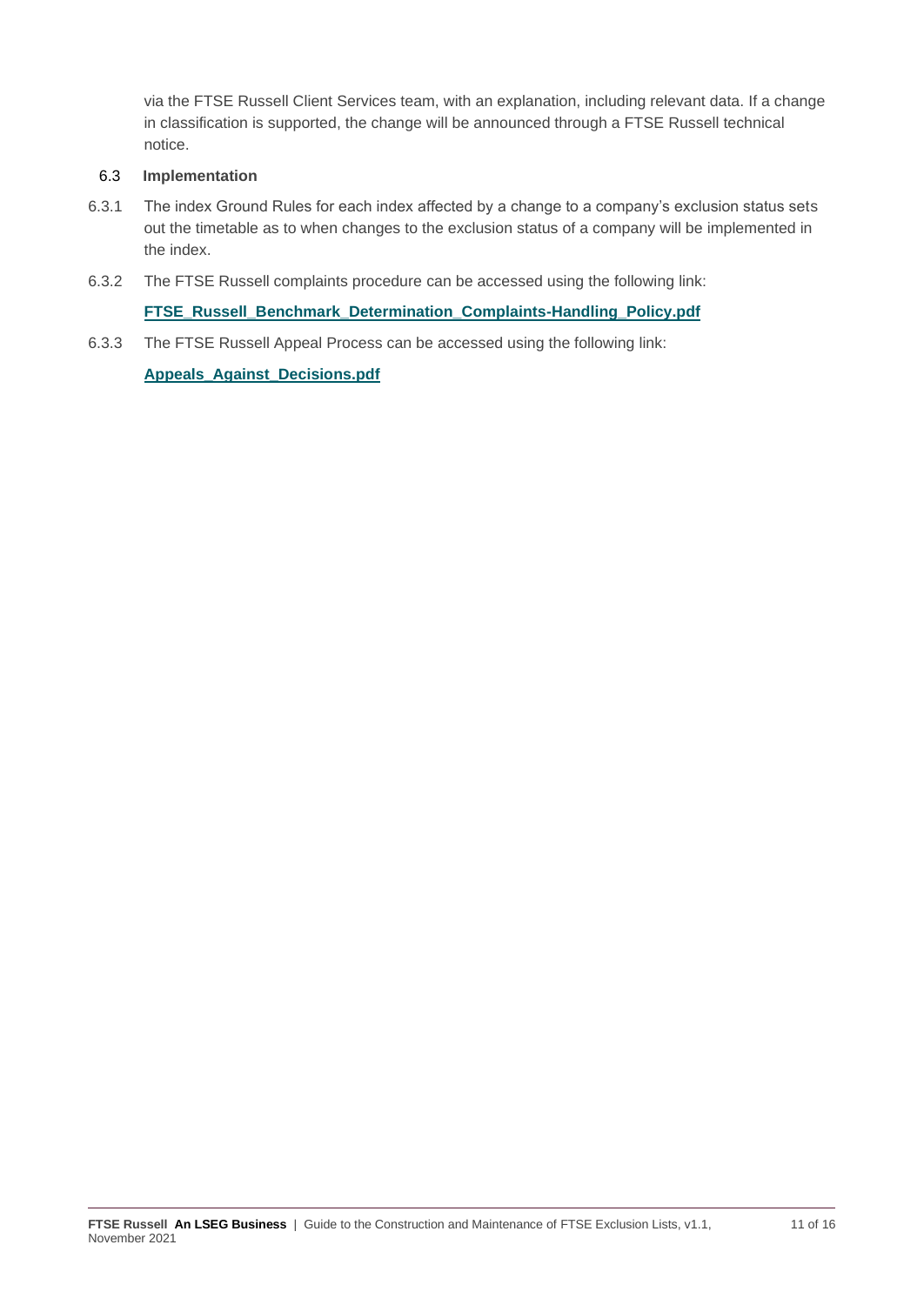

# Section 7 **FTSE Russell Exclusion Definitions**

#### **7.0 FTSE Russell Exclusion Definitions**

Below are the FTSE Russell Exclusions Definitions. Third party definitions may differ from FTSE Russell definitions.

| <b>Company Products</b>                                        |                                                                                                                                                                                                                                                                                                                                                                                                                                                                                                                                                                                                                                                                                                                                                                                                                                                                                                                                                                                                                                                                                                                                                                      |  |  |  |
|----------------------------------------------------------------|----------------------------------------------------------------------------------------------------------------------------------------------------------------------------------------------------------------------------------------------------------------------------------------------------------------------------------------------------------------------------------------------------------------------------------------------------------------------------------------------------------------------------------------------------------------------------------------------------------------------------------------------------------------------------------------------------------------------------------------------------------------------------------------------------------------------------------------------------------------------------------------------------------------------------------------------------------------------------------------------------------------------------------------------------------------------------------------------------------------------------------------------------------------------|--|--|--|
| <b>Non-Renewable Energy</b>                                    |                                                                                                                                                                                                                                                                                                                                                                                                                                                                                                                                                                                                                                                                                                                                                                                                                                                                                                                                                                                                                                                                                                                                                                      |  |  |  |
| <b>Fossil Fuel Reserves -</b><br>Coal, Oil & Gas               | Companies that own proved or probable reserves in coal, oil, or gas.                                                                                                                                                                                                                                                                                                                                                                                                                                                                                                                                                                                                                                                                                                                                                                                                                                                                                                                                                                                                                                                                                                 |  |  |  |
| Oil and Gas<br>Production, supporting<br>products and services | Any company with a primary business activity (as defined by their ICB subsector) in:<br>the exploration for and drilling, production, refining and supply of oil and gas products (ICB<br>Subsector Oil: Crude Producers 60101010 and Oil Refining and Marketing 60101020)<br>the supply of equipment and services to oil fields and offshore platforms, such as drilling,<br>exploration, seismic-information services and platform construction (ICB Subsector Oil Equipment<br>and Services 60101030 and Offshore Drilling and Other Services 60101015)<br>the operations of pipelines carrying oil, gas or other forms of fuel (ICB Subsector Pipelines<br>60101035)<br>integrated oil and gas companies, providing a combination of the services listed above, including<br>refining and marketing of oil and gas products (ICB Subsector Integrated Oil and Gas 60101000)<br>companies that are not classified in these ICB Subsectors, but that have activity in these<br>Subsectors generating less than 50% of revenue are NOT excluded<br>Supporting products and services does not include the generation and distribution of energy from<br>fossil fuels |  |  |  |
| $Coal -$<br>Production, supporting<br>products and services    | Any company with primary business activity in the exploration for or mining of coal (ICB Subsector Coal<br>60101040)<br>Supporting products and services does not include the generation and distribution of energy from fossil fuels.                                                                                                                                                                                                                                                                                                                                                                                                                                                                                                                                                                                                                                                                                                                                                                                                                                                                                                                               |  |  |  |
| <b>Nuclear Power -</b><br>Generation and Uranium<br>Mining     | Companies involved in the operation and supply of nuclear power generation, that harnesses the energy<br>present within atomic nuclei or their components. Also those engaged in the development, processing,<br>production and distribution of equipment and facilities used in the supply of nuclear power generation.                                                                                                                                                                                                                                                                                                                                                                                                                                                                                                                                                                                                                                                                                                                                                                                                                                             |  |  |  |
|                                                                | This includes:<br>nuclear power generation<br>nuclear power plant equipment, components and construction<br>uranium mining<br>uranium processing and enrichment                                                                                                                                                                                                                                                                                                                                                                                                                                                                                                                                                                                                                                                                                                                                                                                                                                                                                                                                                                                                      |  |  |  |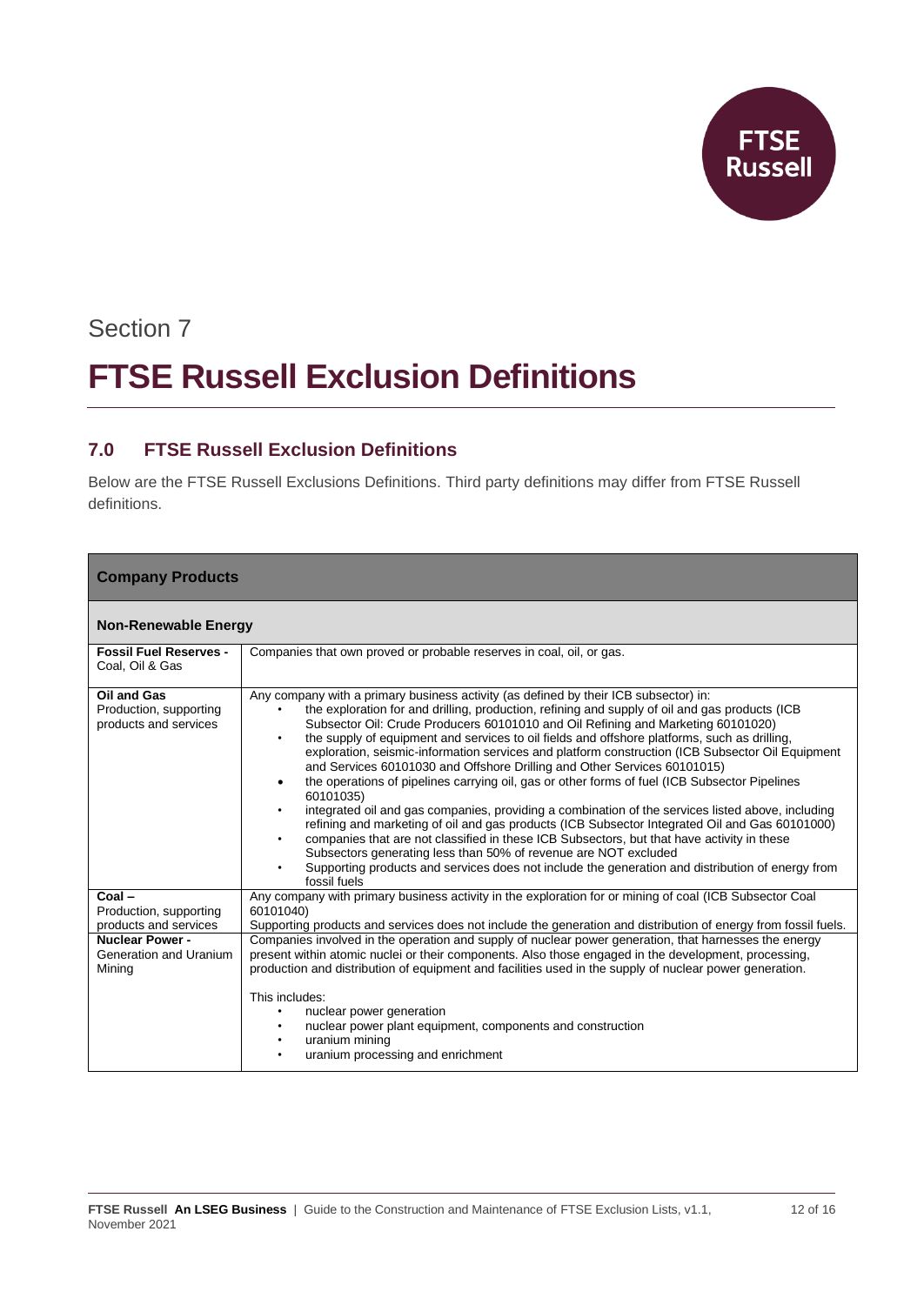

| <b>Vice Products</b>                        |                                                                                                                                                                                                                                                                                                                                                                                                                                                                                                                                                                                                                                                                                      |  |  |  |
|---------------------------------------------|--------------------------------------------------------------------------------------------------------------------------------------------------------------------------------------------------------------------------------------------------------------------------------------------------------------------------------------------------------------------------------------------------------------------------------------------------------------------------------------------------------------------------------------------------------------------------------------------------------------------------------------------------------------------------------------|--|--|--|
| <b>Adult Entertainment</b>                  | Companies producing adult entertainment content, or that package or curate adult entertainment content for<br>consumption (such as dedicated magazines, TV channels, websites, streaming services, or strip clubs).<br>This includes:<br>movies<br>$\bullet$<br>print publications<br>online content<br>live entertainment.                                                                                                                                                                                                                                                                                                                                                          |  |  |  |
| <b>Alcohol</b>                              | Companies producing alcoholic beverages for human consumption, such as beer, cider, wine and spirits.<br>This includes:<br>all companies that are classified in the ICB Subsector Distillers and Vintners 45101015.<br>companies that are not classified in ICB Subsector Distillers and Vintners 45101015, but that are<br>identified as having any activity in these Subsectors                                                                                                                                                                                                                                                                                                    |  |  |  |
| Gambling                                    | Companies involved in the provision of gambling operations including physical betting facilities - whether at<br>casinos, betting shops, racetracks or sports stadiums - or other venues, or the production of online gambling<br>content. The production of purpose-built gambling machines and equipment that are exclusively intended for<br>use in gambling, including both hardware and software.<br>This includes:<br>all companies that are classified in the ICB Subsector Casinos & Gambling 405010200<br>companies that are not classified in ICB Subsector Casinos & Gambling 405010200, but that are<br>$\bullet$<br>identified as having any activity in this Subsector |  |  |  |
| <b>Tobacco</b>                              | Companies producing tobacco products including cigarettes, roll your own tobacco, pipe tobacco, cigars,<br>cigarillos, bidis, gutka, smokeless tobacco, and heated tobacco products (HTPs), as well as electronic<br>cigarettes (or 'e-cigarettes') and electronic nicotine delivery systems (ENDS)<br>This includes:<br>all companies that are classified in the ICB Subsector Tobacco 45103010 and Cannabis Producers<br>20103020<br>companies that are not classified in ICB Subsector Tobacco 45103010 and Cannabis Producers<br>20103020, but that are identified as having any activity in this Subsector                                                                      |  |  |  |
| <b>Weapons</b>                              |                                                                                                                                                                                                                                                                                                                                                                                                                                                                                                                                                                                                                                                                                      |  |  |  |
| <b>Chemical &amp; Biological</b><br>Weapons | Companies producing chemical or biological weapons and their components, including all precursors,<br>munitions, devices or equipment specifically designed for, and used directly in connection with, these<br>weapons.                                                                                                                                                                                                                                                                                                                                                                                                                                                             |  |  |  |
| <b>Cluster Munitions</b>                    | Companies that produce cluster munitions as defined in the Convention on Cluster Munitions, or that<br>produce specific and critical parts or services for cluster munitions.                                                                                                                                                                                                                                                                                                                                                                                                                                                                                                        |  |  |  |
| <b>Anti-Personnel</b><br>Landmines          | Companies that produce anti-personnel mines as defined in the "1997 Convention on the Prohibition of the<br>Use, Stockpiling, Production and Transfer of Anti-Personnel Mines and on their Destruction", or that produce<br>specific and critical parts or services for anti-personnel mines.                                                                                                                                                                                                                                                                                                                                                                                        |  |  |  |
| <b>Nuclear Weapons</b>                      | Companies that produce nuclear weapons or their components. This includes companies that provide<br>delivery systems (e.g. ballistic missile submarines) or critical services (e.g. maintenance or IT) that are<br>directly related to and specifically designed for nuclear weapons.                                                                                                                                                                                                                                                                                                                                                                                                |  |  |  |
| <b>Conventional Military</b><br>Weapons     | Companies producing lethal military weapons, their components and ammunition, and those engaged in the<br>commercial provision of personnel to serve in military roles often in combat zones.<br>Note that this does not capture companies producing only non-lethal military equipment (such as protective<br>equipment or communications systems) or hand-to-hand military combat weapons (such as knives).<br>This includes:<br>munitions<br>vehicles designed exclusively to carry military weapons (mounted or demountable)<br>$\bullet$                                                                                                                                        |  |  |  |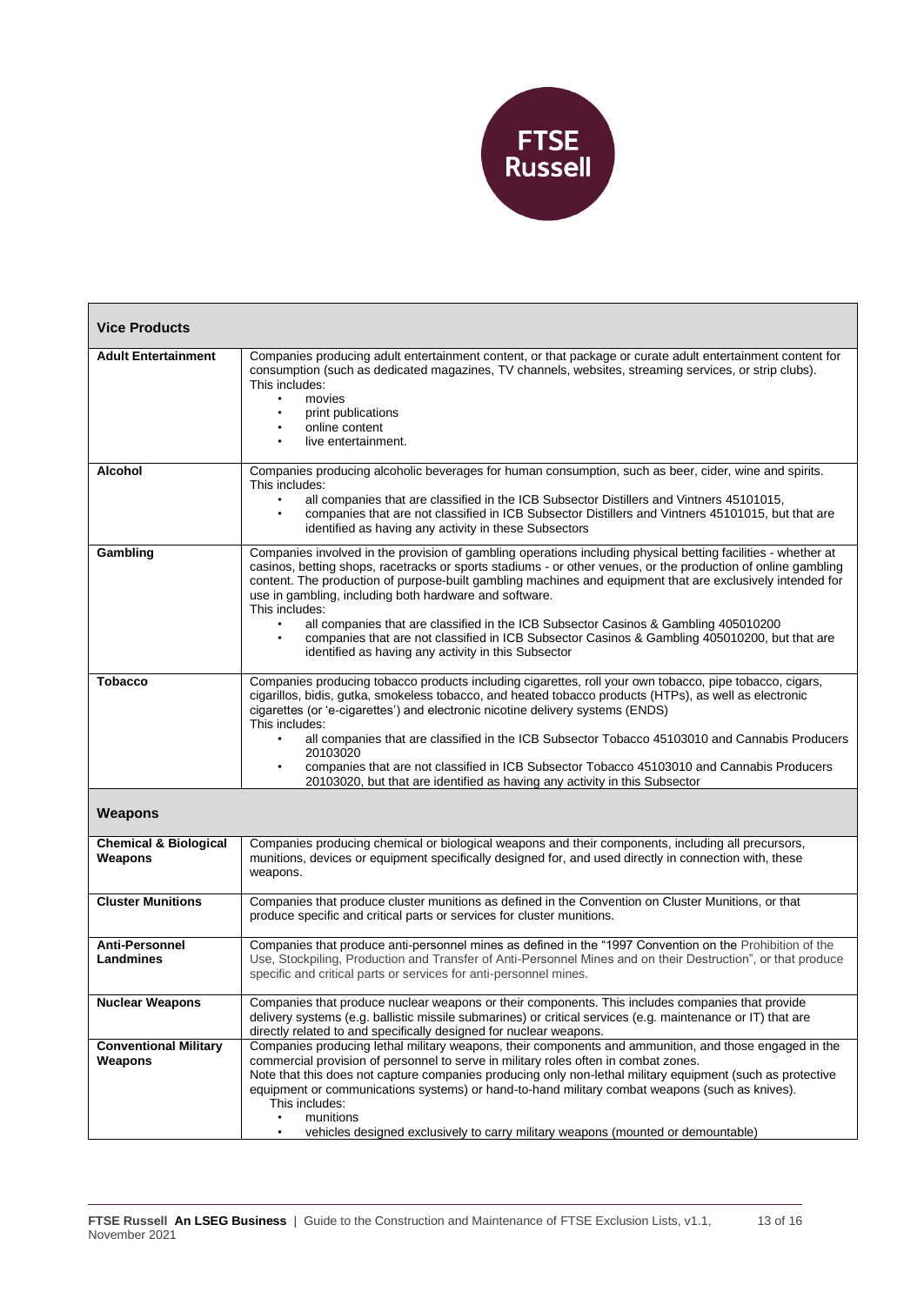

|                        | weapons delivery systems; including mounting and launching systems as well as targeting and<br>$\bullet$    |
|------------------------|-------------------------------------------------------------------------------------------------------------|
|                        | quidance systems                                                                                            |
|                        |                                                                                                             |
| <b>Firearms</b>        | Companies that produce firearms and ammunition sale to the public (Note that retailers of firearms are not  |
|                        | captured).                                                                                                  |
|                        | This includes:                                                                                              |
|                        | handguns                                                                                                    |
|                        | shotguns                                                                                                    |
|                        | rifles                                                                                                      |
|                        | semi-automatic weapons<br>$\bullet$                                                                         |
|                        |                                                                                                             |
| <b>Company Conduct</b> |                                                                                                             |
|                        |                                                                                                             |
|                        |                                                                                                             |
| <b>Controversies</b>   |                                                                                                             |
|                        |                                                                                                             |
|                        |                                                                                                             |
| <b>Human Rights</b>    | Controversies related to Principles 1 and 2 of the UN Global Compact, which is derived from the             |
|                        | Universal Declaration of Human Rights.                                                                      |
|                        |                                                                                                             |
|                        | Principle 1: Businesses should support and respect the protection of internationally proclaimed human       |
|                        | rights; and                                                                                                 |
|                        | Principle 2: make sure that they are not complicit in human rights abuses.                                  |
| Labor                  | Controversies related to Principles 3, 4, 5, and 6 of the UN Global Compact, which is derived from the      |
|                        | International Labour Organization's Declaration on Fundamental Principles and Rights at Work.               |
|                        |                                                                                                             |
|                        | Principle 3: Businesses should uphold the freedom of association and the effective recognition of the right |
|                        | to collective bargaining;                                                                                   |
|                        | Principle 4: the elimination of all forms of forced and compulsory labour;                                  |
|                        | Principle 5: the effective abolition of child labour; and                                                   |
|                        | Principle 6: the elimination of discrimination in respect of employment and occupation.                     |
| <b>Environment</b>     | Controversies related to Principles 7, 8, and 9 of the UN Global Compact, which is derived from the Rio     |
|                        |                                                                                                             |
|                        | Declaration on Environment and Development.                                                                 |
|                        |                                                                                                             |
|                        | Principle 7: Businesses should support a precautionary approach to environmental challenges;                |
|                        | Principle 8: undertake initiatives to promote greater environmental responsibility; and                     |
|                        | Principle 9: encourage the development and diffusion of environmentally friendly technologies.              |
| <b>Anti-Corruption</b> | Controversies related to Principle 10 of the UN Global Compact, which is derived from the United Nations    |
|                        | Convention Against Corruption.                                                                              |
|                        |                                                                                                             |
|                        | Principle 10: Businesses should work against corruption in all its forms, including extortion and bribery.  |
|                        |                                                                                                             |
| <b>Diversity</b>       |                                                                                                             |
|                        |                                                                                                             |
|                        |                                                                                                             |
| <b>Diversity</b>       | For this criterion an "Excluded Company" will fail to meet two out of three diversity indicators:           |
|                        |                                                                                                             |
|                        | Woman/women on the Board<br>1.                                                                              |
|                        | 2.<br>Diversity policies                                                                                    |
|                        | 3.<br>Diversity management systems                                                                          |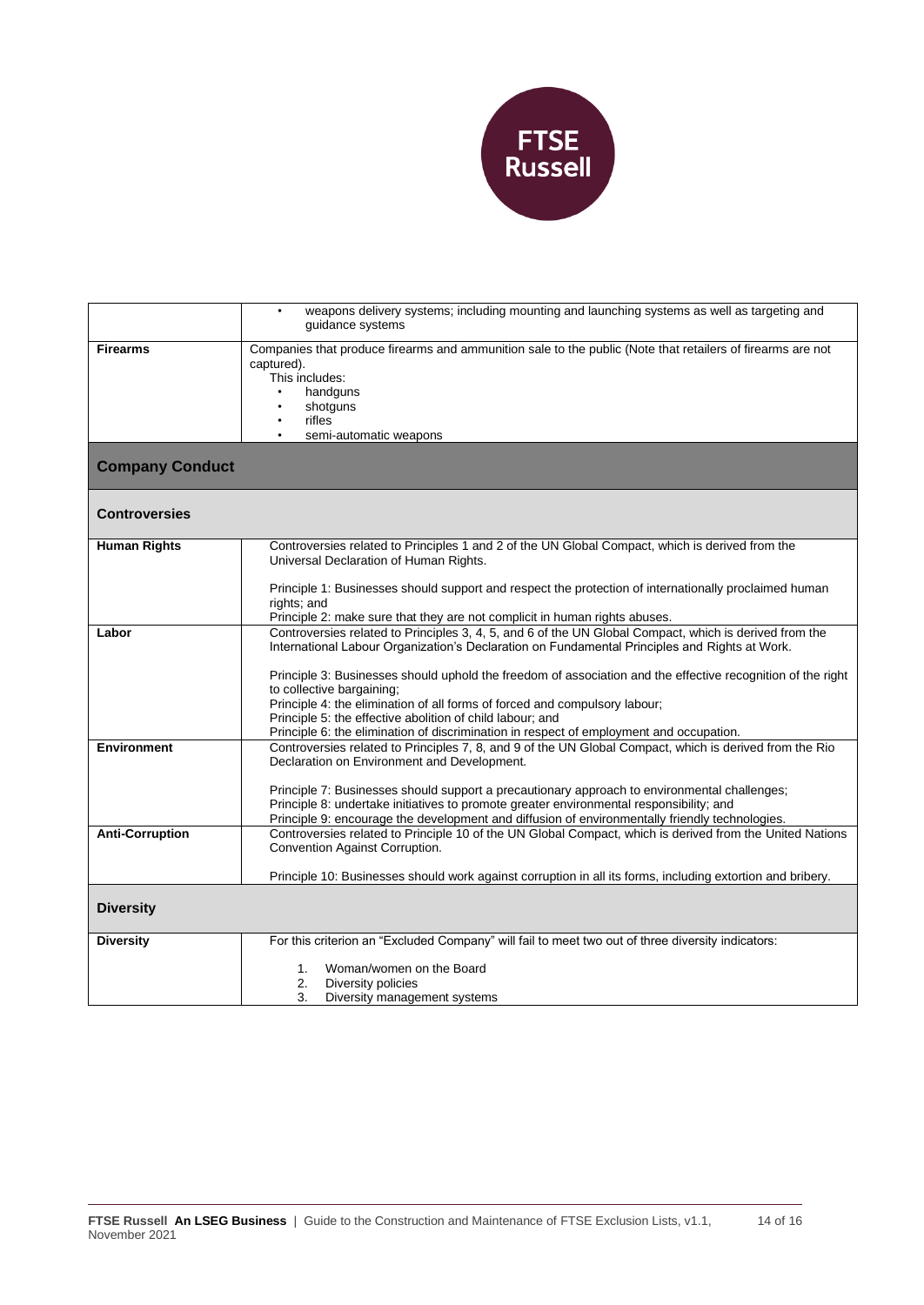

## **Appendix A: Research Universe**

**List of underlying indices for which variants using FTSE Exclusion lists exist** FTSE Global Equity Index Series (All Cap) FTSE UK All-Share Index Russell 3000 Index FTSE JSE Africa Index Series FTSE Australian Equity 300 Index FTSE MIB Index FTSE TWSE Taiwan Index Series